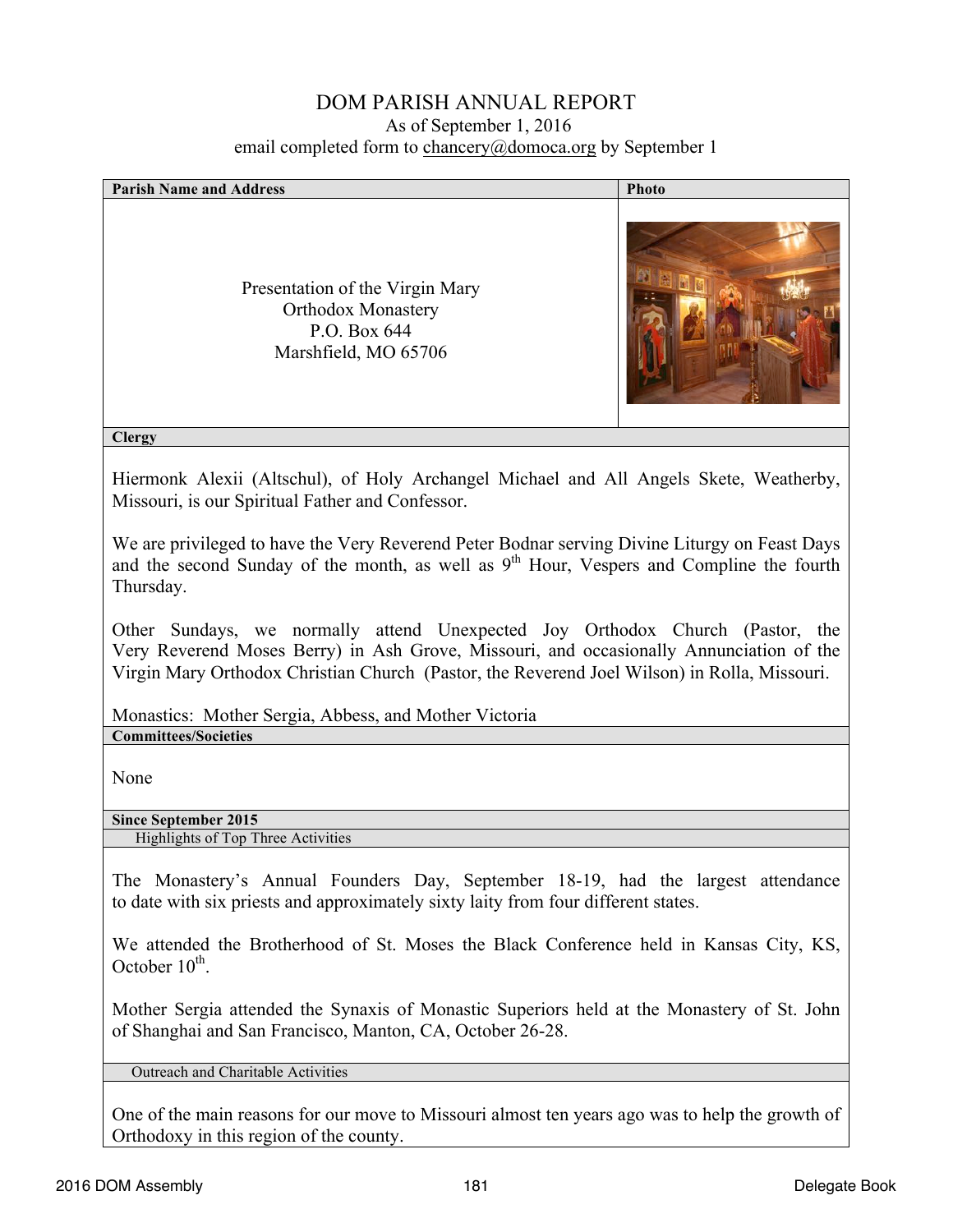The fact that we are traditionally dressed in our habits serves as a virtual magnet to people who frequently come up to talk to us when we are out. When they learn that we are not Catholic but Orthodox, they often reply, "Orthodox, what is that?" which provides the perfect opening for us to tell them about the Orthodox Church, direct them to a local Orthodox parish and invite them to visit the monastery.

In terms of charitable activities, the monastery annually provides donations of clothing, funds and household items to charitable organizations and individuals in need.

Major Challenges Faced

We strive for ever deepening spiritual growth so that we may be prepared to serve God as He calls upon us day by day, and that we may be ready to bear whatever crosses He has prepared for us in the future.

This year, we have had more visitors than ever before. A challenge we share with many monasteries is that of balancing the time needed to prepare for and host visitors, with the daily schedule of services, the requirements of the monastery itself and, in our case, the production and shipment of liturgical candles.

Each year we assess the needs of the monastery property and buildings so that they can be addressed in a timely manner. It is sometimes difficult to find skilled workmen available at a reasonable cost, but, with God's help, we have been able to do so.

**Upcoming Special Events/Anniversaries - September 2016 to August 2017**

Celebration of our Annual Founders Day, September 16-17, with His Grace Bishop PAUL presiding.

Attendance by Mother Sergia of the Synaxis of Monastic Superiors to be held at the Orthodox Monastery of the Transfiguration, Ellwood City, PA, October 25-27.

Attendance of the "Introduction to Monasticism and its Importance in Spiritual Life" Retreat to be presented by Hieromonk Alexii at Annunciation of the Virgin Mary Orthodox Christian Church, Rolla, MO, October 28-29.

Attendance of the Annual Retreat at Holy Trinity Orthodox Church, Overland Park, KS, November 19<sup>th</sup>

Celebration of our Annual Feast Day (Presentation of the Virgin Mary at the Temple), November 21<sup>st</sup>.